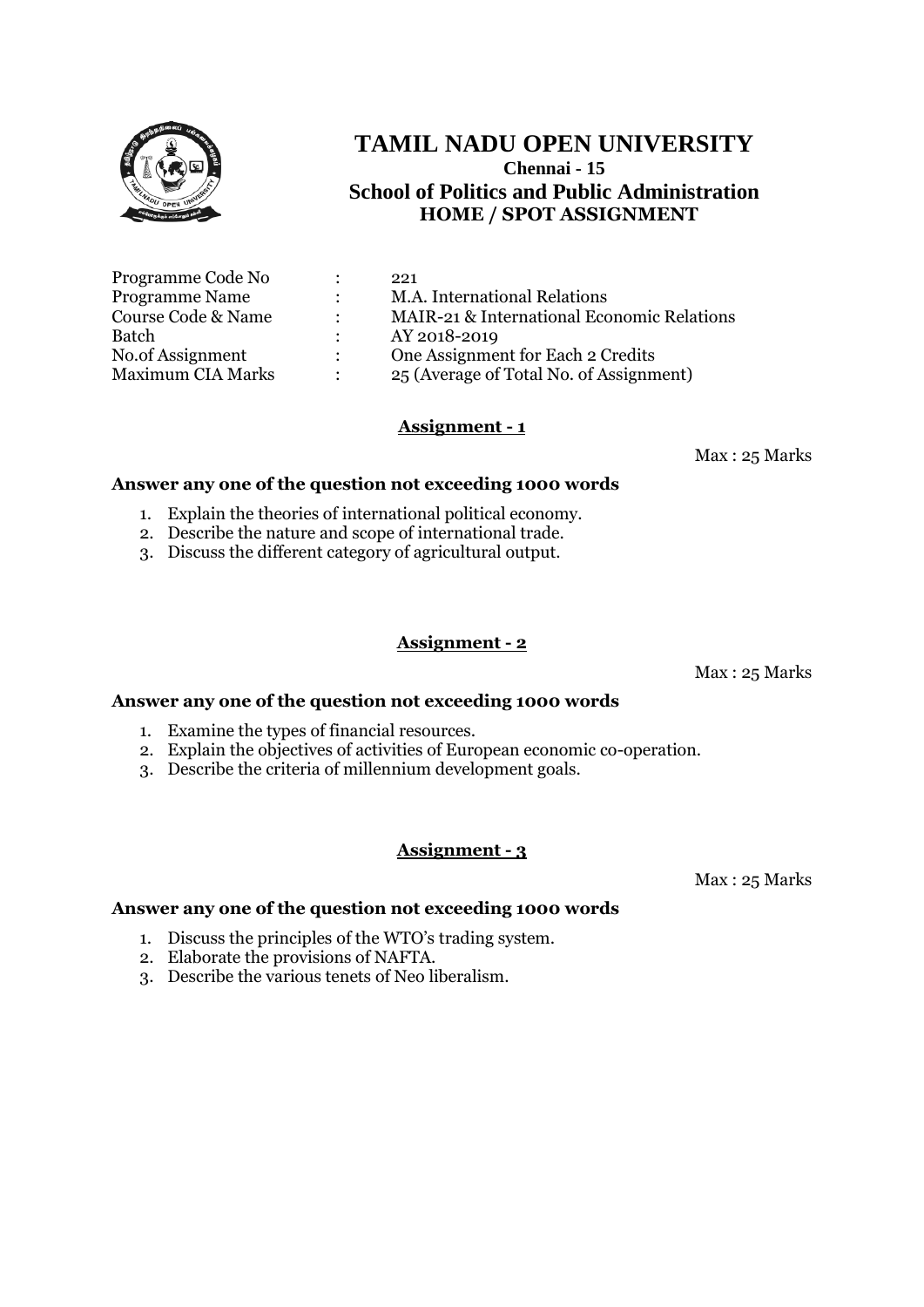

| Programme Code No        |                      | 221                                     |
|--------------------------|----------------------|-----------------------------------------|
| <b>Programme Name</b>    | $\ddot{\phantom{0}}$ | M.A. International Relations            |
| Course Code & Name       |                      | MAIR-22 & Global Terrorism              |
| Batch                    |                      | AY 2018-2019                            |
| No.of Assignment         | $\mathcal{L}$        | One Assignment for Each 2 Credits       |
| <b>Maximum CIA Marks</b> |                      | 25 (Average of Total No. of Assignment) |

#### **Assignment - 1**

Max : 25 Marks

#### **Answer any one of the question not exceeding 1000 words**

- 1. Critically brief about the types of Terrorism.
- 2. Differentiate between freedom struggle and Terrorism.
- 3. Discuss the relationship between terrorism and unemployment.

#### **Assignment - 2**

Max : 25 Marks

#### **Answer any one of the question not exceeding 1000 words**

- 1. Elucidate various reasons of emergence of opposition and confrontation against the state.
- 2. Describe "War against Terrorism".
- 3. Give a brief account on Diplomacy.

## **Assignment - 3**

Max : 25 Marks

- 1. Write an essay about Cyber-Terrorism.
- 2. Tackling terrorism-Sketch out strategies.
- 3. Discuss the various types of terrorism.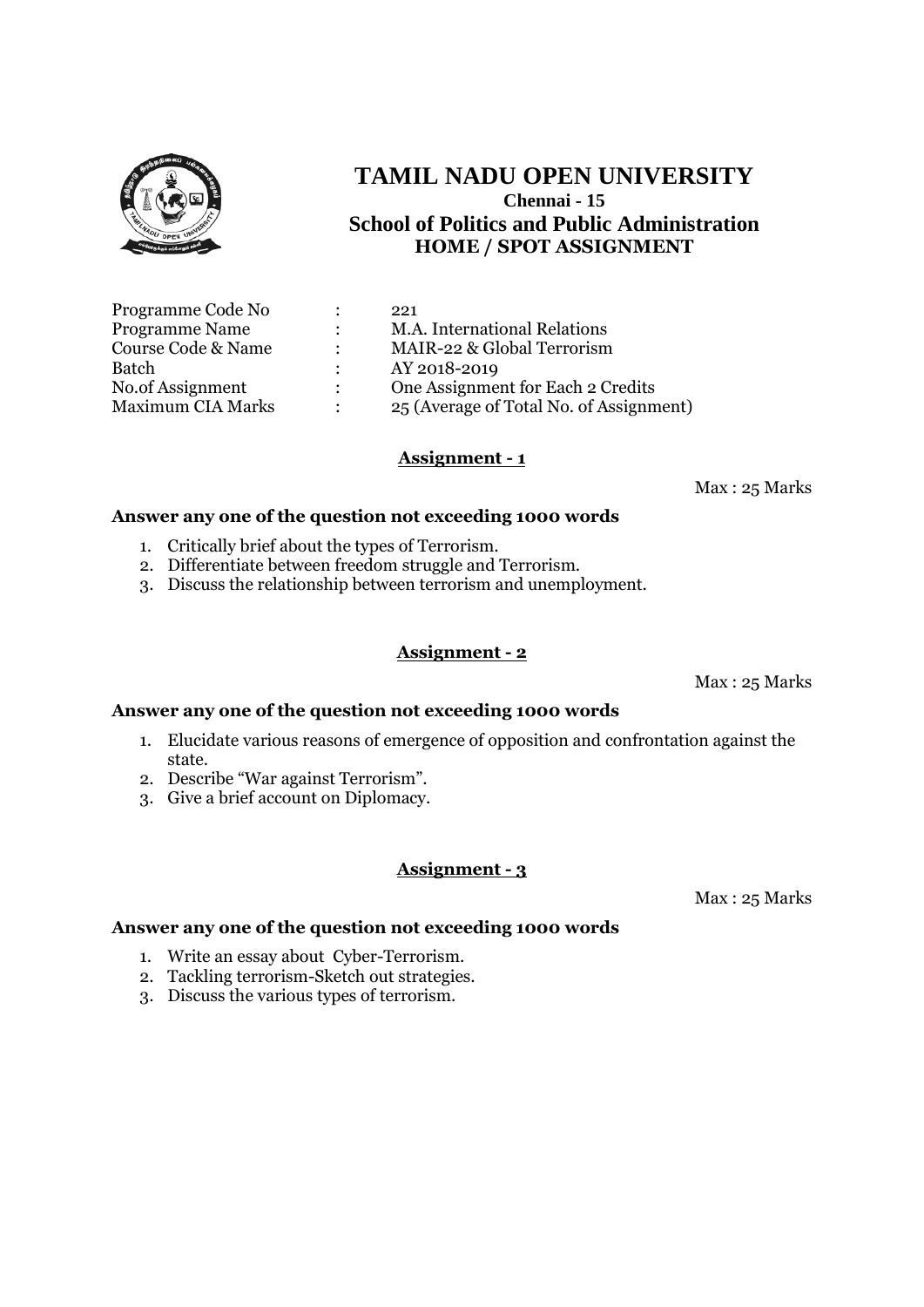

| Programme Code No        |                      | 221                                     |
|--------------------------|----------------------|-----------------------------------------|
| <b>Programme Name</b>    |                      | M.A. International Relations            |
| Course Code & Name       | $\ddot{\phantom{a}}$ | MAIR-23 & India's External Relations    |
| Batch                    |                      | AY 2018-2019                            |
| No.of Assignment         | $\mathcal{L}$        | One Assignment for Each 2 Credits       |
| <b>Maximum CIA Marks</b> |                      | 25 (Average of Total No. of Assignment) |

## **Assignment - 1**

Max : 25 Marks

#### **Answer any one of the question not exceeding 1000 words**

- 1. Trace the evolution of Non-lalignment movement.
- 2. Discuss the factors behind the India-Pakistan conflict regarding Kashmir.
- 3. Describe the structure and functions of Agro-Asian people's solidarity organisation.

## **Assignment - 2**

Max : 25 Marks

#### **Answer any one of the question not exceeding 1000 words**

- 1. Write an essay on Anti-salvery movement and emancipation policy.
- 2. Discuss the UN's development strategies for third World Countries.
- 3. Explain the role of the Ministry of External Affairs in India.

# **Assignment - 3**

Max : 25 Marks

- 1. Examine the Indo-Chinese Border dispute.
- 2. Estimate the India's stand in Nuclear Disarmament.
- 3. Describe the noble initiatives of Nehru with regard to NPT.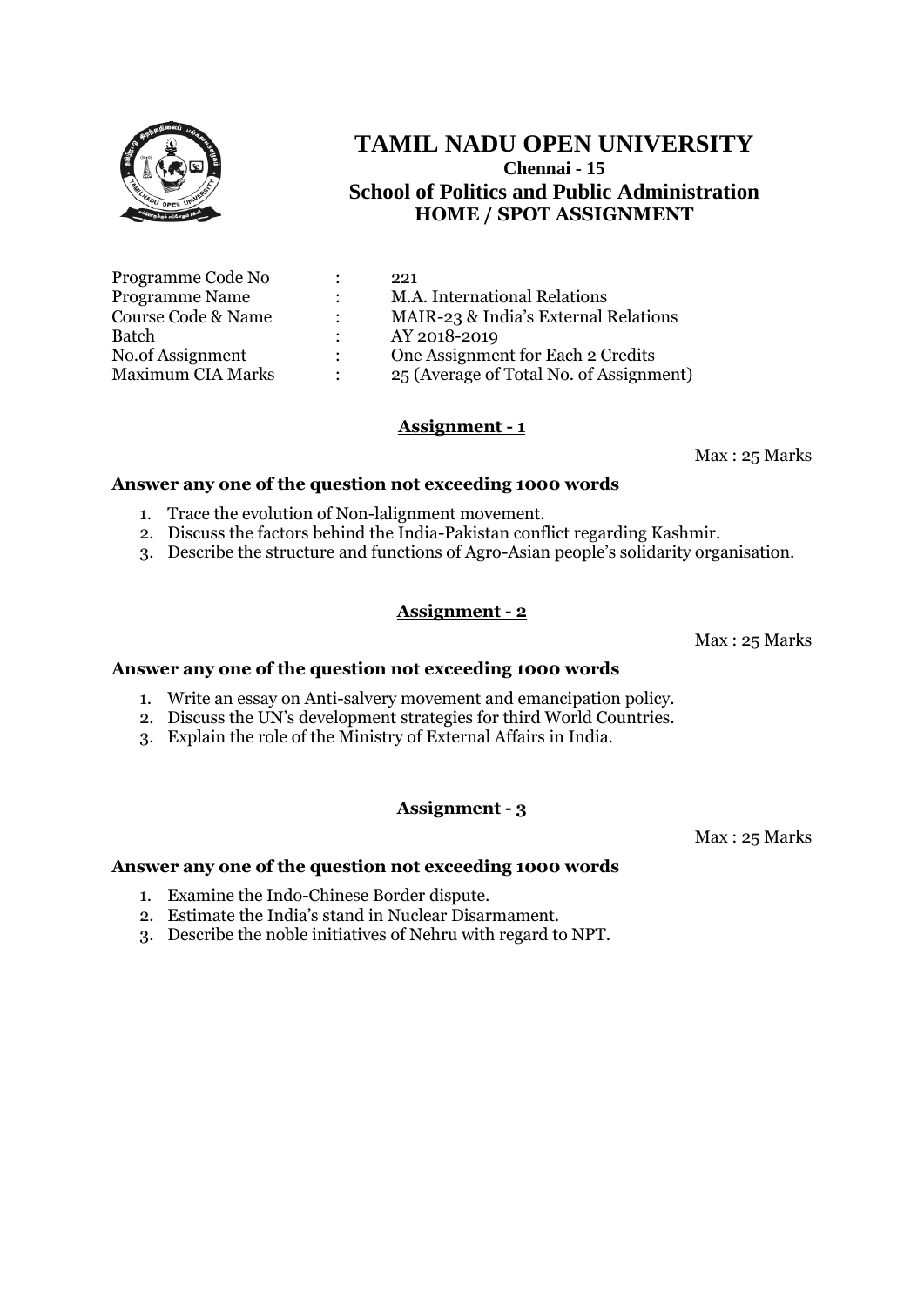

| Programme Code No        |                      | 221                                     |
|--------------------------|----------------------|-----------------------------------------|
| <b>Programme Name</b>    | $\ddot{\phantom{0}}$ | M.A. International Relations            |
| Course Code & Name       |                      | MAIR-24 & International Law             |
| Batch                    |                      | AY 2018-2019                            |
| No.of Assignment         | $\mathcal{L}$        | One Assignment for Each 2 Credits       |
| <b>Maximum CIA Marks</b> |                      | 25 (Average of Total No. of Assignment) |

# **Assignment - 1**

Max : 25 Marks

#### **Answer any one of the question not exceeding 1000 words**

- 1. Write a note on characteristics of International Law.
- 2. Explain the limitations of International Law.
- 3. Discuss the advantages of Judicial decisions.

## **Assignment - 2**

Max : 25 Marks

#### **Answer any one of the question not exceeding 1000 words**

- 1. Write a note on Territory and Law.
- 2. Explain the role of International law in Airspace.
- 3. Palestine not recognized in UNO evaluate.

## **Assignment - 3**

Max : 25 Marks

- 1. Explain the functions of International law in Iraq and Syria.
- 2. Write a note in Arbitration by giving illustration.
- 3. Describe the nature and characteristics of International law.